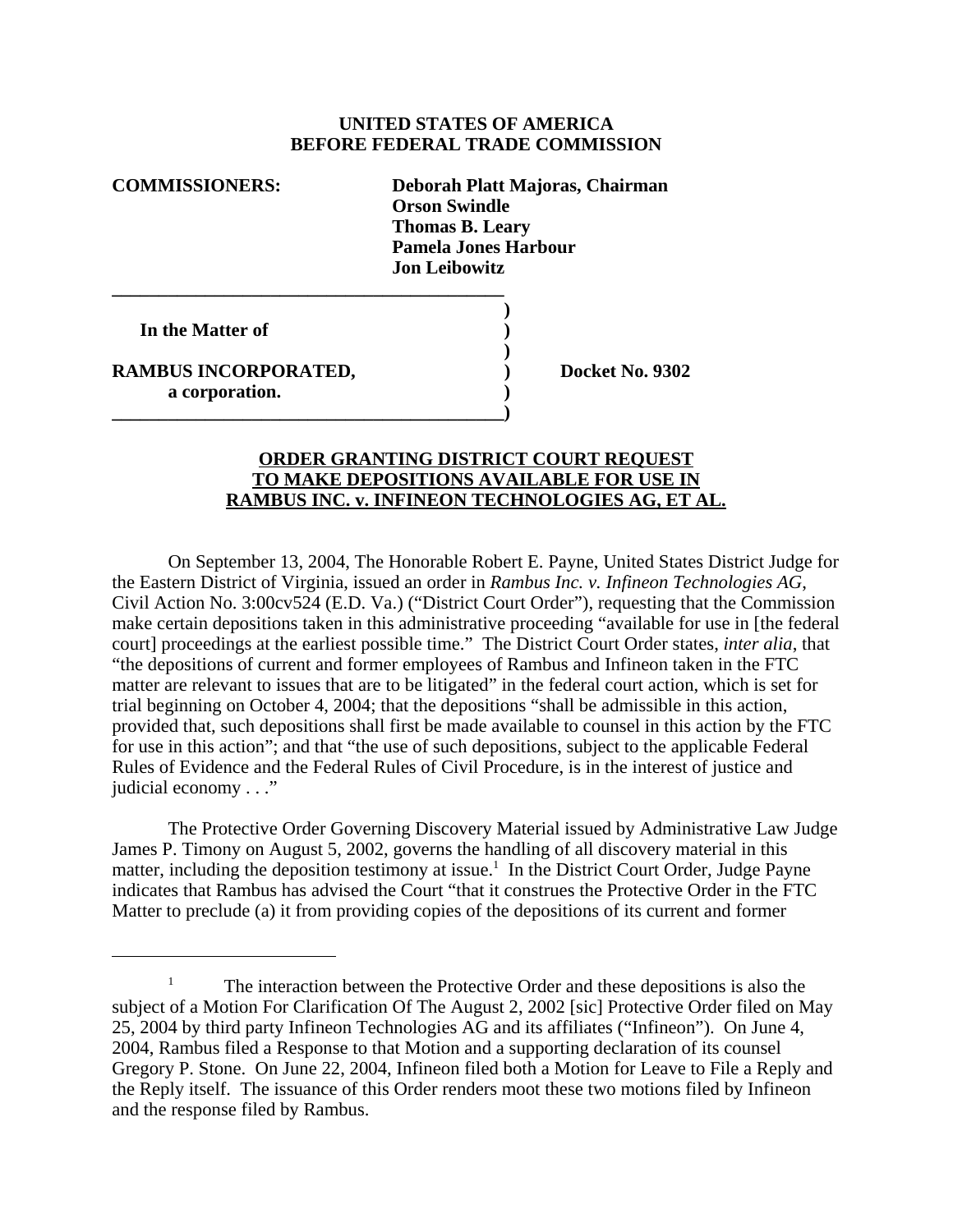employees (or those of Infineon) to Infineon and (b) any use of those depositions in this action without prior modification of the Protective Order or permission from the FTC . . ."

Rambus has not construed the Protective Order correctly. The Protective Order neither prevents Rambus from providing copies of the depositions at issue to Infineon nor precludes their use in the District Court action. Paragraph 16 of the Protective Order provides a mechanism for granting the request of the District Court. Paragraph 16 requires Rambus to notify "promptly" any other "producing party" that it has received a request for production of these deposition transcripts in another proceeding, in order to allow such party to seek further relief against production. Absent any such objection within ten business days, or further court order, the requested material can and should be produced in accordance with the request in the other proceeding.

The current and former employees and agents of Rambus and Infineon whose depositions are at issue have already received the notice required by Paragraph 16 because they have been represented at all relevant times by litigation counsel for either Rambus or Infineon, both here and in the District Court proceeding. Those counsel received notice of the discovery requests at issue several months ago, and received notice of the September 13<sup>th</sup> District Court Order on or about that date. Moreover, even if any of the former employees and agents of Rambus could be considered "third parties," as Rambus has suggested, Rambus should have complied already with its Paragraph 16 obligation to notify those persons, both when it received the discovery requests at issue and when it received the District Court Order. Furthermore, Rambus's own objection to disclosure of material as to which it is the "producing party" has evidently already been disposed of by the District Court.

 This issue has arisen because Rambus is selectively proffering portions of deposition transcripts from the Commission's administrative proceeding while declining to produce other portions. The District Court seeks disclosure only of information relating to the current and former employees of Rambus and Infineon; it is not seeking disclosure of information about unrelated parties. The District Court has expressly determined that the depositions at issue are relevant and admissible. Furthermore, the confidentiality of the discovery material will be preserved in the District Court action by virtue of protective orders issued by the District Court. Under these circumstances the public interest supports disclosure of the requested information in the District Court litigation. Accordingly,

**IT IS ORDERED THAT** the District Court's request that the Commission make available for use in the District Court proceedings depositions of current and former employees of Rambus and Infineon taken in this administrative proceeding be, and it hereby is, **GRANTED**, by means of the Commission's determination that the Protective Order neither prevents Rambus from providing copies of such depositions -- or of depositions of current or former directors, officers, attorneys, or agents of Rambus or Infineon -- nor precludes their use in the District Court proceedings; and

**IT IS FURTHER ORDERED THAT** the Secretary shall provide a copy of this Order to each former or current employee, director, officer, attorney, or agent of Rambus and Infineon deposed in this matter (or his or her attorney) by overnight mail, personal delivery, FAX, email or any other method permitted by Rule 4.2(a) of the Commission Rules of Practice, 16 C.F.R.